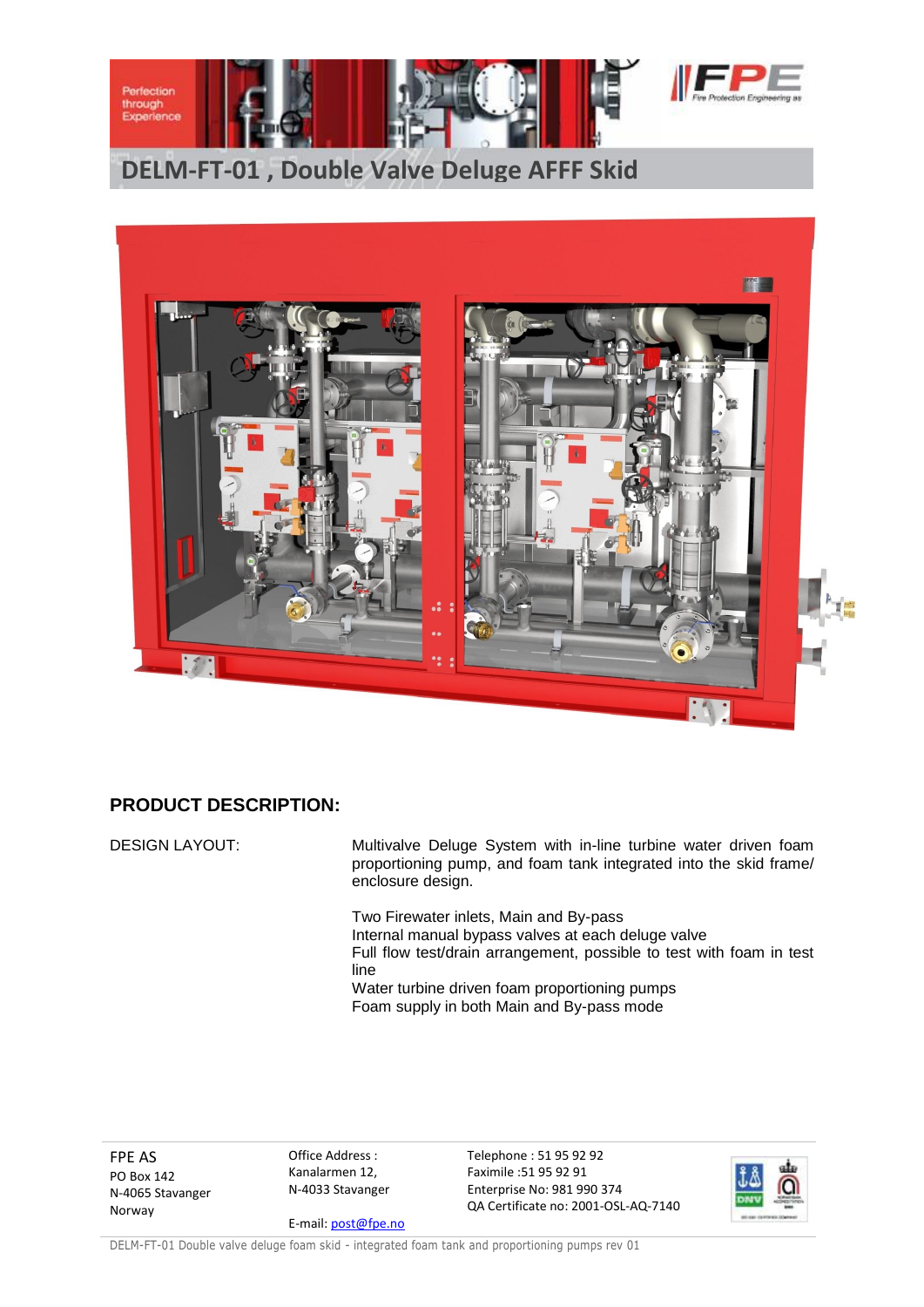

## **DELM-FT-01 , Double Valve Deluge AFFF Skid**

| STANDARD MATERIALS:    | Skid enclosure:<br>Water Piping/Valves:<br>Foam Piping/Valves:<br>Turbine driven foam pump: | AISI 316L.<br>Titanium<br>AISI 316<br><b>Titanium</b>     |
|------------------------|---------------------------------------------------------------------------------------------|-----------------------------------------------------------|
| ALTERNATIVE MATERIALS: | Piping:<br>Valves:                                                                          | CuNi 90/10, Super Duplex<br>Super Duplex, BS1400 AB2/LG2. |

WORKING PRESSURE: 20 barg

## COMMENTS:

The deluge valve skid can be made test drain header sized to take flow of all deluge valves involved in the largest fire scenario. The skid dimension will obviously vary with the number and dimension of deluge valves, and the volume of the foam tank

FPE AS PO Box 142 N-4065 Stavanger Norway

Office Address : Kanalarmen 12, N-4033 Stavanger E-mail[: post@fpe.no](mailto:post@fpe.no) Telephone : 51 95 92 92 Faximile :51 95 92 91 Enterprise No: 981 990 374 QA Certificate no: 2001-OSL-AQ-7140



DELM-FT-01 Double valve deluge foam skid - integrated foam tank and proportioning pumps rev 01